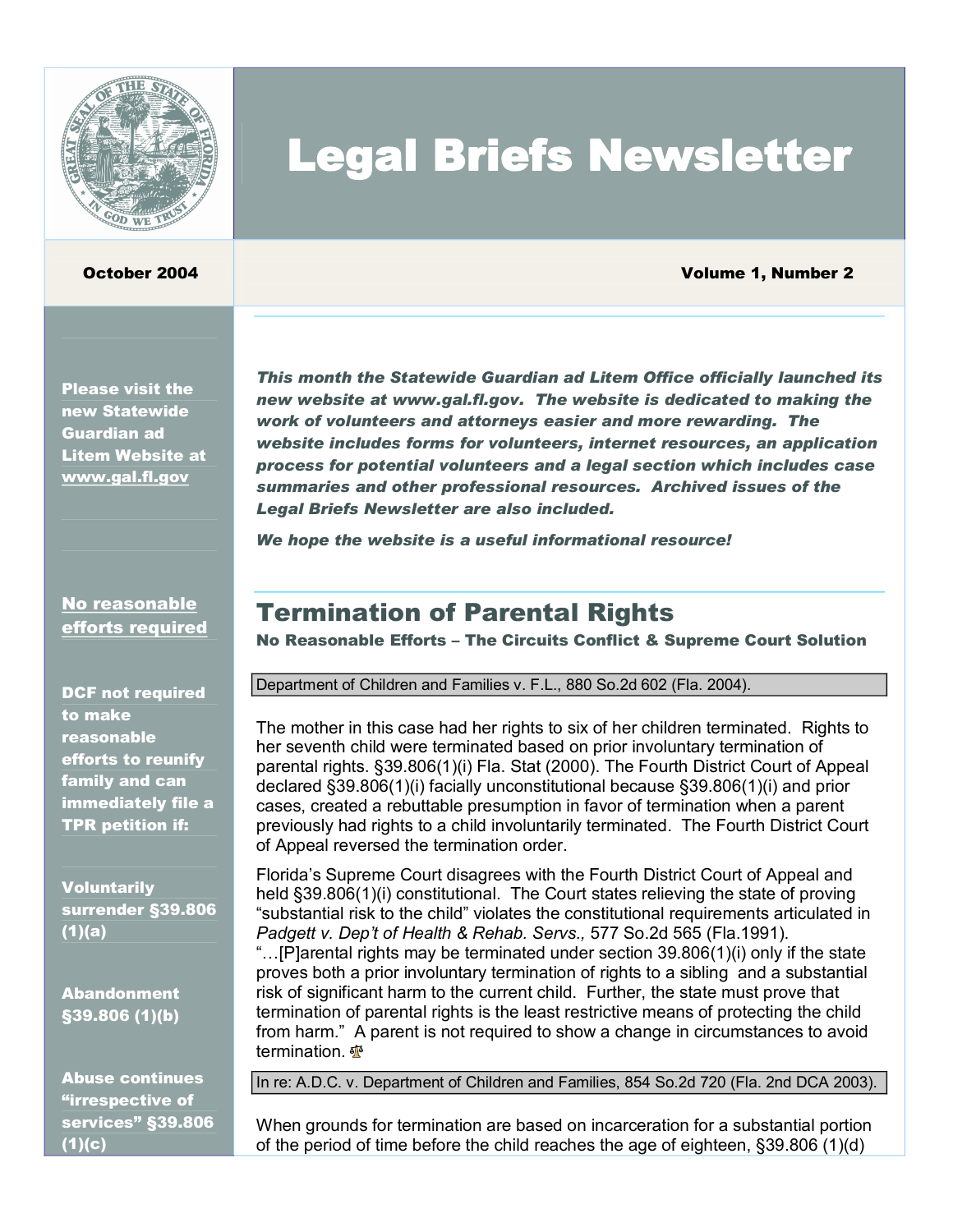Incarceration  $$39.806(1)(d)$ 

Involuntary TPR<br>as to sibling may<br>serve as grounds for TPR on another child §39.806 (1)(e)

<mark>"Egregious</mark><br>abuse" §39.806 (1)(f)

Aggravated child abuse, sexual battery, or chronic abuse §39.806 (1)(g)

Parent has committed murder, voluntary manslaughter, or felony assault resulting in serious bodily injury to the child or another child  $$39.806(1)$ (h)

**Parental rights to** a sibling involuntarily terminated §39.806 (1)(i)

Fla. Stat. (2001), a substantial amount of time is not parent's release by the time the child at issue is five years old.

A parent's parental rights cannot be terminated based on failure to comply with case plan when family services counselor never had contact with the parent and the parent had never received a copy of the case plan.  $\S 39.806$  (1)(e). Parental rights cannot be terminated based on involuntary termination of a previous child (§39.806 (1)(i)) when the parent failed to appear at the adjudicatory hearing. The court considers failure to appear consent to the termination, not an involuntary termination.

Department of Children and Families v. B.B., 824 So.2d 1000 (Fla. 5th DCA 2002).

The parents in this case, had rights to one of their children terminated, but the trial court refused to terminate the rights to the remaining children. The father in this case was a polygamist who sexually abused his daughter and attempted to sexually abuse his stepdaughter. The trial court held that sexual abuse of the daughter could not serve as the sole basis for termination. The trial court held that the Department of Children and Families (DCF) would have to show the parents pose a "substantial risk of imminent harm to the boys." DCF appealed and argues that no nexus between the sexual abuse of the daughter and the likelihood of abuse of the boys was required. The Fifth District Court of Appeal agrees.

DCF does not need to show a nexus or connection between egregious conduct against one child and the possible abuse of remaining children. The court held that the abuse does not need to be "symmetrical" or the same type of abuse. In a termination of parental rights based on egregious conduct of parent or parents, egregious abuse directed at one sibling is enough to support termination of another child without requiring additional proof that the remaining children are likely to be abused.  $\Phi$ 

Department of Children and Families v. J.H.K., 834 So.2d 298 (Fla. 5th DCA 2002).

Father's parental rights were involuntarily terminated as to two children in New Mexico. The trial court took judicial notice of the foreign involuntary terminations. The father had been incarcerated six months before the child at issue's birth but was to be released soon. The trial court held that the Department of Children and Families failed in its burden to establish a legal basis to terminate J.H.K.'s parental rights. The trial court also found that the involuntary terminations in New Mexico were insufficient to support a termination in this case.

This court held that the trial judge should recognize the termination of parental rights in [foreign proceeding] for purposes of § 39.806(1)(i). *Dept. of Children and Families v. V.V.,* 822 So.2d 555 (Fla. 5th DCA 2002). Involuntary termination in a foreign proceeding is sufficient to support termination based on §39.806(1)(i), Fla. Stat. (2000).  $\Phi$ 

In the Interest of G.C.A. et al v. Department of Children and Families, 863 So.2d 476 (Fla. 2nd DCA 2004).

Mother had rights to her seven children terminated based on abuse and neglect of the oldest three, more than ten years prior, when she was involved with the father of her older children. The Department of Children and Families (DCF) based the termination on neglect and abandonment. The abandonment was based on the parents' failure to provide support while the children were in DCF custody.

To terminate grounds on the basis of §39.806(1)(c), the court must find the following: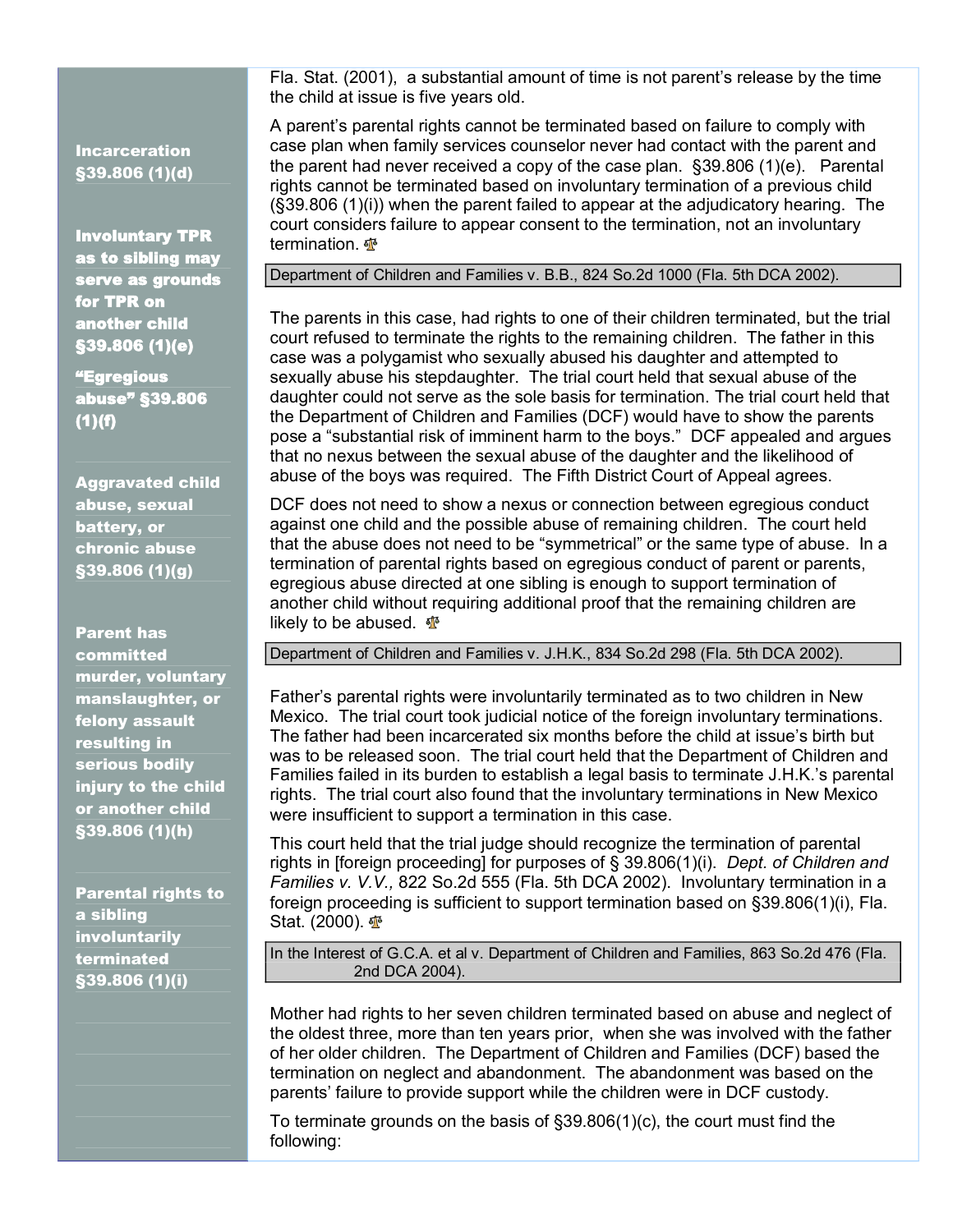- · the threat to the children's life, safety, or health by the continued interaction with the parent regardless of the provision of services; **and**
- · DCF must prove there is no reasonable basis to believe that the parent will improve; **and**
- · DCF must show that termination in the least restrictive means of protecting the children from serious harm.

Those measures short of termination be utilized if such can permit the safe reestablishment of the parent-child bond.

This court held that a termination of parental rights based on a parent committing a sex act on one child does not alone constitute proof that the parent poses a substantial risk of imminent abuse or neglect to the child's siblings.

The court held the mother had substantially complied with the tasks of her case plan. She had housing, employment, participated in parenting classes and visited her children regularly. The court reversed the termination on six of the seven children. The seventh child's termination was affirmed as it was based on allegations of sexual abuse and the child had not wanted to participate in visitation and seemed to be happy in her foster home.

### M.H. v. Department of Children and Families, 866 So.2d 220 (Fla. 1st DCA, 2004).

Termination of parental rights is improper under §39.806(1)(c) when services can improve a parent's situation. Parent's drug addiction not enough to support termination. The Department of Children and Families (DCF) must prove the following:

- the trial court must find the children's life, safety, or health would be threatened by continued interaction with the parent, regardless of the provision of services; **and**
- · DCF must prove there is no reasonable basis to believe the parent will improve; **and**
- · DCF must show termination is the least restrictive means of protecting the children form serious harm.

The court held that none of the requirements were met as there was no evidence that the mother's children suffered as a result of her drug addiction. The mother self-referred into a drug rehabilitation treatment center and voluntarily placed her children in care so she could obtain treatment. DCF provided no services except referrals for urinalysis and closure counseling so mother and children could be prepared for the termination of parental rights. Further, DCF did not fully investigate relative placements. The DCF service worker testified she did not explore any relative placement, despite being provided the names of various relatives.

The termination of parental rights was reversed and remanded.  $\mathbf{\Phi}$ 

P.S. v. Department of Children and Families, 863 So.2d 392 (Fla. 3rd DCA 2003).

Mother was arrested for drug smuggling and was to spend 30 months in jail. The Department of Children and Families (DCF) filed for an expedited termination of parental rights based on egregious conduct. §39.806(1)(f). The Third District Court of Appeal held arrest for drug smuggling is not egregious conduct within the meaning of §39.806(1)(f) and DCF could not terminate her rights to her child based on mother's arrest. If the arrest would have to be connected to abuse, neglect or specific harm to the child that was present at the arrest an expedited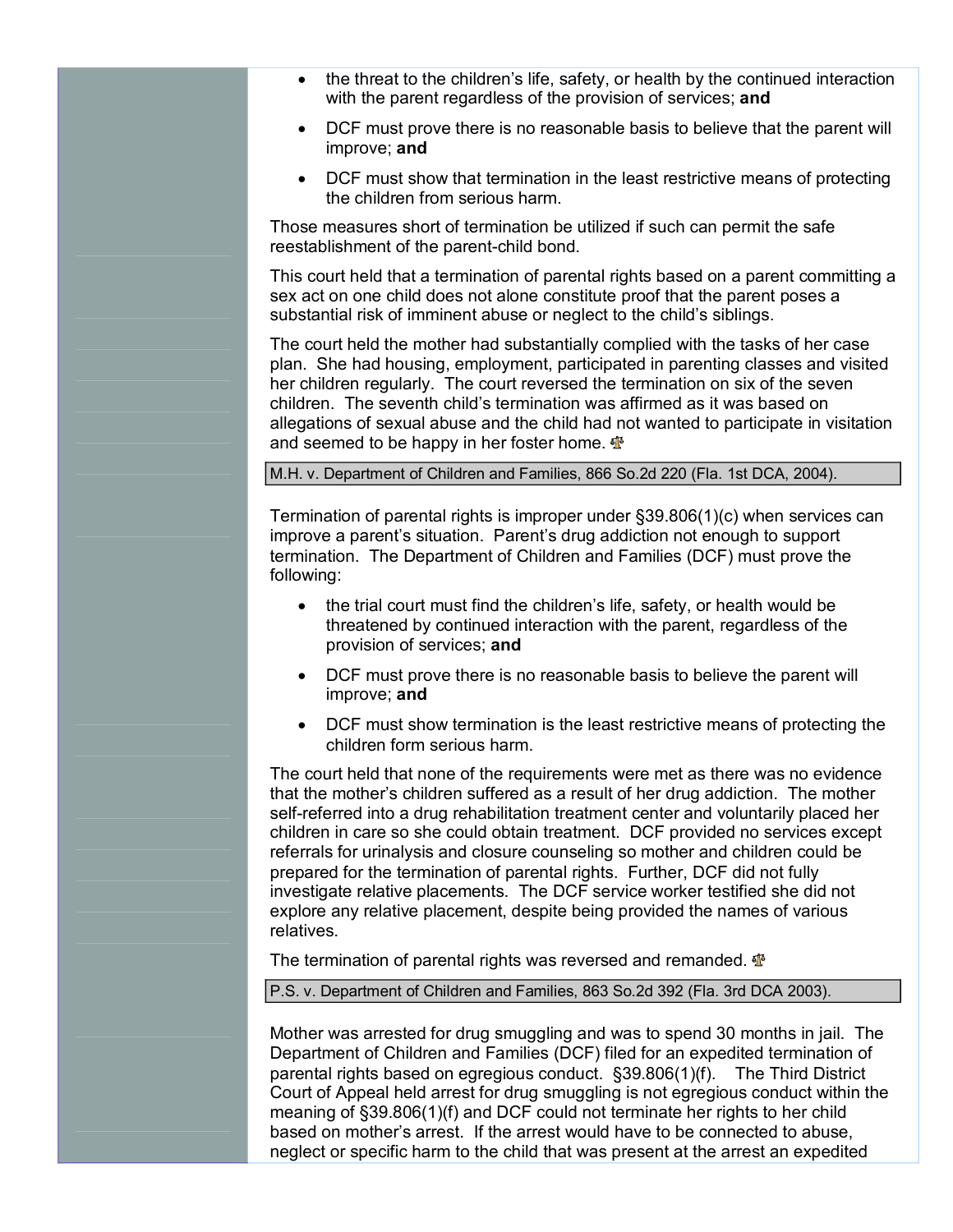termination would be appropriate. The court also rejected the oral argument of termination based on  $\S39.806(1)(d)$  -- incarceration of parent for a substantial amount of time before the child reaches the age of eighteen. The mother had 6 months left in her sentence and the court held this was not a substantial portion of the child's life before he reached eighteen.  $\Phi$ 

# Grandparent's Rights

### Grandmother given adoptive preference

B.B.: In re the Adoption of M.E. v. Department of Children and Families, 854 So.2d 822 (Fla. 1st DCA 2003).

Grandmother appealed an order denying her petition to adopt her twin grandchildren who had lived with her for 3 months. The trial court previously directed DCF to give the grandmother the opportunity to adopt her grandchildren if a cousin could not or would not adopt them and the grandmother met certain conditions, and DCF failed to appeal that order. The cousin decided not to adopt. DCF failed to give grandmother any information regarding the adoption. DCF provided no evidence that they complied with the trial court's order. The district court overturned the lower court's order by holding that the grandmother had the equivalent of statutory priority, as she had been court approved as a potential adoptive placement. The court continues to have jurisdiction in a dependency proceeding after TPR is completed and through adoption proceedings. §§ 39.812(4) and 39.813 Fla. Stat. (2001). DCF's discretion in adoptive placement is not absolute. DCF's selection must be appropriate and consonant with DCF's policy. DCF's policy and Florida law provide that "relatives are the placement of choice." Fla. Admin. Code R  $65C-16.002(2)$ . In addition, grandparents are given preference to adopt when the child has lived with the grandparent for a period of six months and DCF shall notify the grandparent of the impending adoption before the adoption is filed § 3.0425(1) Fla. Stat. (2001). In this case, the children lived with the grandmother for three months, the trial court had previously granted conditional approval of the grandmother as an adoptive placement, and grandmother visited her grandchildren regularly and was "clearly interested in their welfare." <sub><6</sub>

Sullivan v. Sapp, 866 So.2d 28 (Fla. 2004).

Grandmother sought to intervene in a paternity action and sought award of visitation after child's mother died in a car accident while mother's motion for rehearing in a paternity action was pending. § 61.13 (2)(b) 2.c., Fla. Stat. (2001). Grandmother did not have the right to intervene in this case. The Court held that granting grandparent visitation rights without showing harm to child if there were no grandparent visitation, impermissibly infringes on the parent's state constitutional privacy right to raise his or her child (disapproving *Spence v. Stewart,* 705 So.2d 996 (Fla. 4th DCA 1998)).

## Dependency as to One Parent

Home study prior to placement with non-offending parent B.C. v. Department of Children and Families, 864 So.2d 486 (Fla. 5th DCA 2004).

Requiring a home study before a dependent child

The child in this case was found dependent as to mother who had a history of drug and alcohol abuse. The shelter order found probable cause to believe the children were at risk from both mother and father but did not assert those allegations against father in the dependency petition. Father argues that §39.01(14)(a) did not intend for children to be found dependent when allegations are only against

Grandparent has

Grandparent's statutory priority

no right to intervene